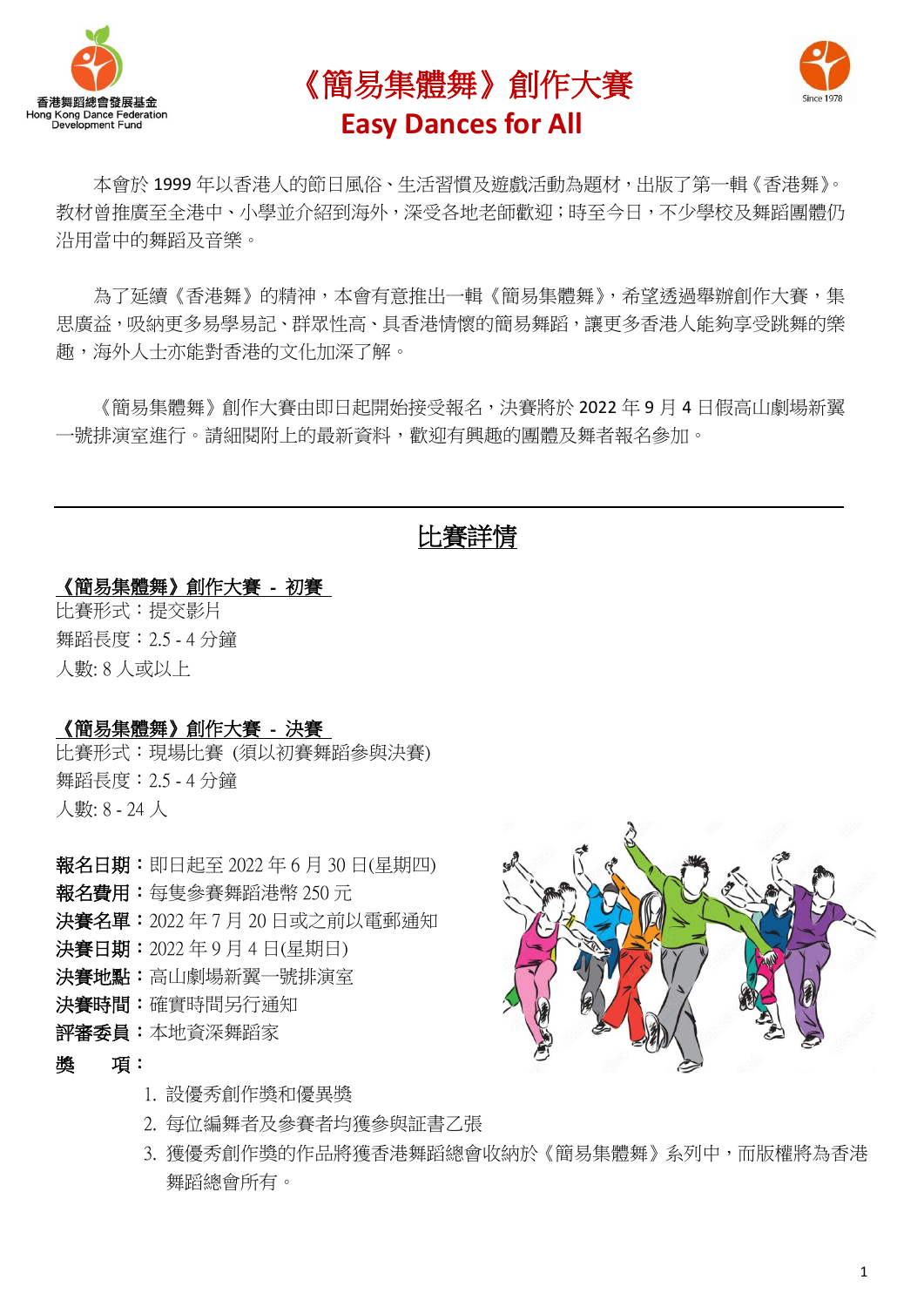





# 賽規

- 1. 作品要求:易學易跳、群眾性高、可交流互動的舞蹈。(作品可配合道具編創)
- 2. 作品主題:具香港特色:節日、生活、環境、中西合璧等。
- 3. 評分準則:舞蹈的題材、切合性、結構、編排。
- 4. 作品音樂:可自選音樂(入選《簡易集體舞》系列舞蹈將由會方安排重新作曲或編曲)
- 5. 舞蹈種類:不限
- 6. 舞蹈長度: 2.5 4 分鐘, 全舞約 4-6 個小段。
- 7. 每位編舞者最多只能報名 2 隻舞蹈。
- 8. 除比賽取消外,一經確實報名後,已繳費用概不發還。
- 9. 編舞者需要持有香港永久居民身份證並年滿 18 歲以上;舞蹈員年齡不限。

#### 初賽影片要求:

- 1. 影片解析度須達 1080p 或以上。
- 2. 只接受 mp4 或 mov 檔案。
- 3. 可在任何足夠空間的地點拍攝。
- 4. 拍攝背景不可以有團體或學校名稱 / 標誌、需要清楚、簡單、整潔及不可背光。
- 5. 視頻內 (包括服裝和道具) 不可以有姓名、團體或學校名稱 / 標誌。
- 6. 可用任何攝影器材以橫向水平拍攝。
- 7. 要以一鏡到底方式拍攝,不可剪接、加入效果及後期製作。
- 8. 留意音樂質素,需要音畫同步。

#### 報名方式:

#### 1. 網上報名

請於截止日期或以前,填妥網上報名表格,上傳報名費入數收據、作品影片及舞蹈員資料表格。

2. 郵寄/親身逕交

填妥報名表後,連同報名費(支票或入數收據)、作品影片 USB 及舞蹈員資料表格於截止日期 前,逕交或寄交九龍長沙灣道 932 號興迅廣場 26 樓B 室香港舞蹈總會。

#### 封面請註明:《簡易集體舞》創作大賽

(如郵寄請確保足夠郵費或使用掛號)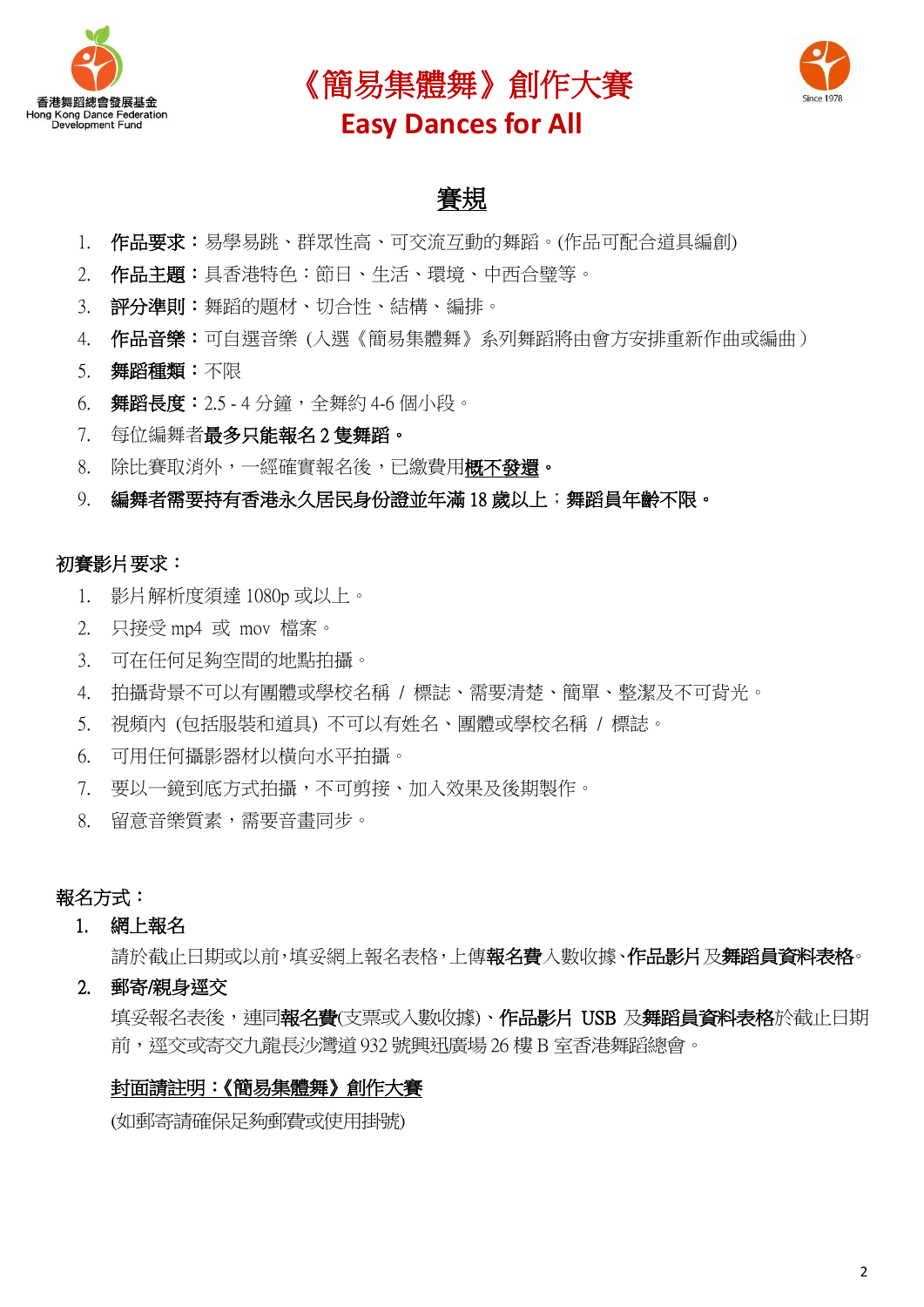





#### 繳款方法:

#### 1. 銀行匯款及轉賬

銀行名稱: 香港上海匯豐銀行 戶口號碼: 168-228724-838 戶口名稱: Hong Kong Dance Federation

#### 2. 劃線支票

抬頭人「香港舞蹈總會有限公司」,背面寫上《簡易集體舞》報名費和聯絡人姓名及電話

#### 3. 轉數快FPS

電話69003960 Hong Kong Dance Federation # 請提供截圖證明,截圖需包括日期及參考號碼

#### 查詢:

#### 香港舞蹈總會

可致電 29604940 與本會 Tiffany Wong 聯絡,或電郵至 [hkdf@netvigator.com](mailto:或電郵至hkdf@netvigator.com)。

### \*本會保留任何改動之最終決定權\*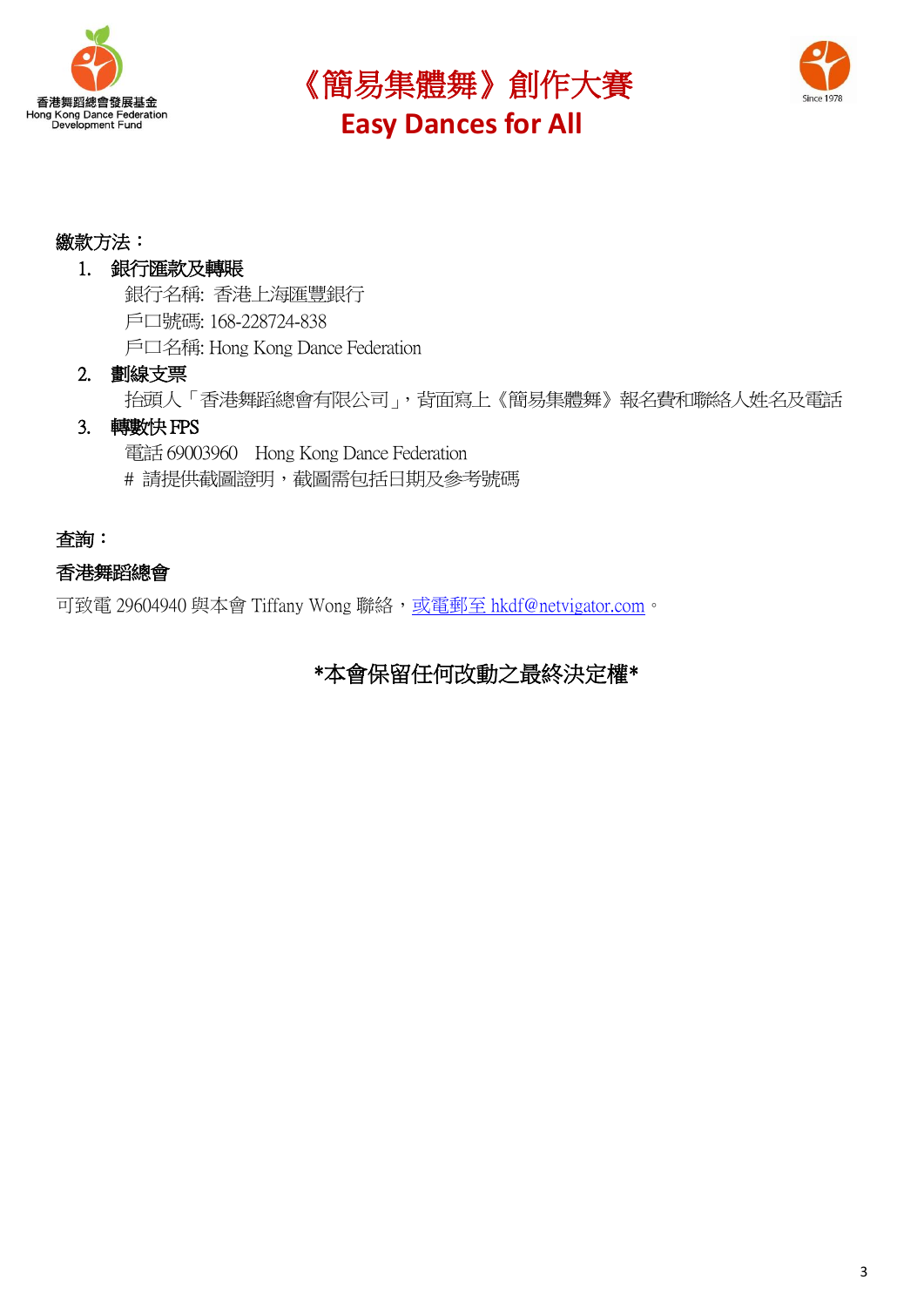| 香港舞蹈總會發展基金<br>Hong Kong Dance Federation<br>Development Fund                                  | 《簡易集體舞》創作大賽                       | Since 1978        |  |  |  |  |  |  |
|-----------------------------------------------------------------------------------------------|-----------------------------------|-------------------|--|--|--|--|--|--|
|                                                                                               | <b>Easy Dances for All</b><br>報名表 | Date:<br>(只供舞總填寫) |  |  |  |  |  |  |
|                                                                                               |                                   |                   |  |  |  |  |  |  |
| <b>Entry Form</b><br>(每表一舞,請用正楷填寫 Please fill in Block Letters, Separate form for each dance) |                                   |                   |  |  |  |  |  |  |
| <u>編舞者資料 Information of Choreographer (如編舞者多於一位,請自行影印填寫)</u>                                  |                                   |                   |  |  |  |  |  |  |
| 中文 Chinese:                                                                                   | 英文 English∶                       |                   |  |  |  |  |  |  |
| 聯絡電話 Tel:                                                                                     | 電郵 E-mail:                        |                   |  |  |  |  |  |  |
| 通訊地址 Address:                                                                                 |                                   |                   |  |  |  |  |  |  |
|                                                                                               |                                   |                   |  |  |  |  |  |  |
|                                                                                               |                                   |                   |  |  |  |  |  |  |
| 負責人資料 Information of Contact Person                                                           |                                   |                   |  |  |  |  |  |  |
| 中文 Chinese:                                                                                   | 英文 English∶                       |                   |  |  |  |  |  |  |
| 聯絡電話 Tel:                                                                                     | 電郵 E-mail:                        |                   |  |  |  |  |  |  |
|                                                                                               |                                   |                   |  |  |  |  |  |  |
| 舞蹈資料 Dance Information                                                                        |                                   |                   |  |  |  |  |  |  |
| 舞蹈名稱 Name of Dance (中文 Chinese)                                                               |                                   |                   |  |  |  |  |  |  |
| 舞蹈名稱 Name of Dance (英文 English)                                                               |                                   |                   |  |  |  |  |  |  |
| 舞蹈時間 Duration:                                                                                | 舞蹈員人數 No. of Performers:          |                   |  |  |  |  |  |  |
| <u>舞蹈内容簡介 Dance Synopsis</u>                                                                  |                                   |                   |  |  |  |  |  |  |
| 中文 (50字):                                                                                     |                                   |                   |  |  |  |  |  |  |
|                                                                                               |                                   |                   |  |  |  |  |  |  |
|                                                                                               |                                   |                   |  |  |  |  |  |  |
| English (70 words):                                                                           |                                   |                   |  |  |  |  |  |  |
|                                                                                               |                                   |                   |  |  |  |  |  |  |

#### 聲明 **Declaration**:

- 此參賽舞蹈為本人之創作。如引起任何有關版權爭議的法律問題,概由本人負責。This dance entered for the competition is my own creation. I will assume all the legal obligations incurred by infringements on copyright should there be any.
- 本人及參賽者均願意遵守主辦機構所訂之規則,並絕對服從評審團之決定。I am willing to observe the rules made by the organizing body and will absolutely obey the decision of the Adjudicating Panel.
- 本人的參賽者均健康良好,沒有任何一人患上心理或生理的疾病。特此聲明。I acknowledge that none of the participants suffer from any psychical or physical disease.
- 本人 / 本團的參賽者同意遵守屆時政府所頒布《預防及控制疾病條例》(第 599 章)的新冠肺炎防疫措施。I am/ We are willing to observe the Covid-19 precautionary measures under the Prevention and Control of Disease Ordinance (Cap. 599) announced by the Government.
- 本人 / 本團同意賽委會在比賽期間任何時間所拍攝的照片和視頻,以及參賽單位所提供的視頻均可被賽委會使用, 用途包括紀錄、播放、宣傳及推廣之用。I / We agree that the photos and videos taken by the Competition Committee at any time during the competition, as well as the videos submitted from my / our side, can be used by the Competition Committee for archiving, streaming, publicity, and promotion purposes.

編舞者簽署 Signature of Choreographer(s): 日期 Date: